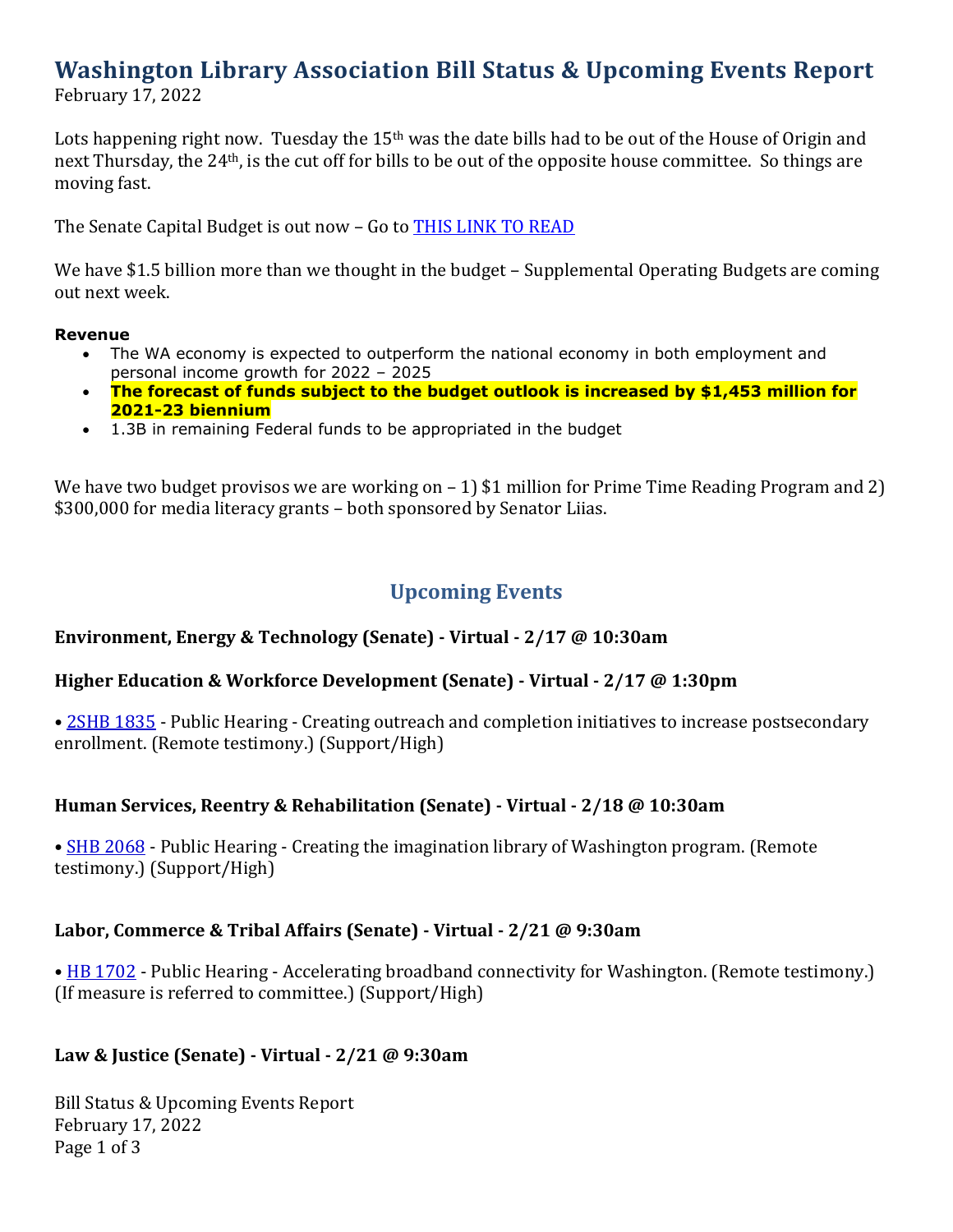• [ESHB 1630](https://app.leg.wa.gov/billsummary?Year=2021&BillNumber=1630) - Public Hearing - Establishing restrictions on the possession of weapons in certain locations. (Remote testimony.) (Support/High)

## **Early Learning & K-12 Education (Senate) - Virtual - 2/21 @ 1:30pm**

• [SHB 1617](https://app.leg.wa.gov/billsummary?Year=2021&BillNumber=1617) - Exec Session - Aligning state and school holidays. (Support/Low)

## **Community & Economic Development (House) - Virtual - 2/22 @ 10:00am**

• [SB 5715](https://app.leg.wa.gov/billsummary?Year=2021&BillNumber=5715) - Public Hearing - Modifying the definition of broadband or broadband service. (Remote testimony.) (Support/High)

#### **Environment, Energy & Technology (Senate) - Virtual - 2/22 @ 10:30am**

• [ESHB 1673](https://app.leg.wa.gov/billsummary?Year=2021&BillNumber=1673) - Exec Session - Concerning broadband infrastructure loans and grants made by the public works board. (Support/Medium)

## **Capital Budget (House) - Virtual - 2/22 @ 1:30pm**

• [HB 1781](https://app.leg.wa.gov/billsummary?Year=2021&BillNumber=1781) - Public Hearing - Concerning the capital budget. (Remote testimony.) (Medium)

## **Higher Education & Workforce Development (Senate) - Virtual - 2/22 @ 1:30pm**

• [2SHB 1835](https://app.leg.wa.gov/billsummary?Year=2021&BillNumber=1835) - Exec Session - Creating outreach and completion initiatives to increase postsecondary enrollment. (Support/High)

#### **Ways & Means (Senate) - Virtual - 2/22 @ 4:00pm**

• [2SHB 1664](https://app.leg.wa.gov/billsummary?Year=2021&BillNumber=1664) - Public Hearing - Concerning prototypical school formulas for physical, social, and emotional support in schools. (Remote testimony.) (Support/High)

# **Community & Economic Development (House) - Virtual - 2/23 @ 10:00am**

• [SB 5715](https://app.leg.wa.gov/billsummary?Year=2021&BillNumber=5715) - Exec Session - Modifying the definition of broadband or broadband service. (Support/High)

#### **Capital Budget (House) - Virtual - 2/24 @ 8:00am**

• [HB 1781](https://app.leg.wa.gov/billsummary?Year=2021&BillNumber=1781) - Exec Session - Concerning the capital budget. (Medium)

#### **Law & Justice (Senate) - Virtual - 2/24 @ 10:30am**

Bill Status & Upcoming Events Report February 17, 2022 Page 2 of 3